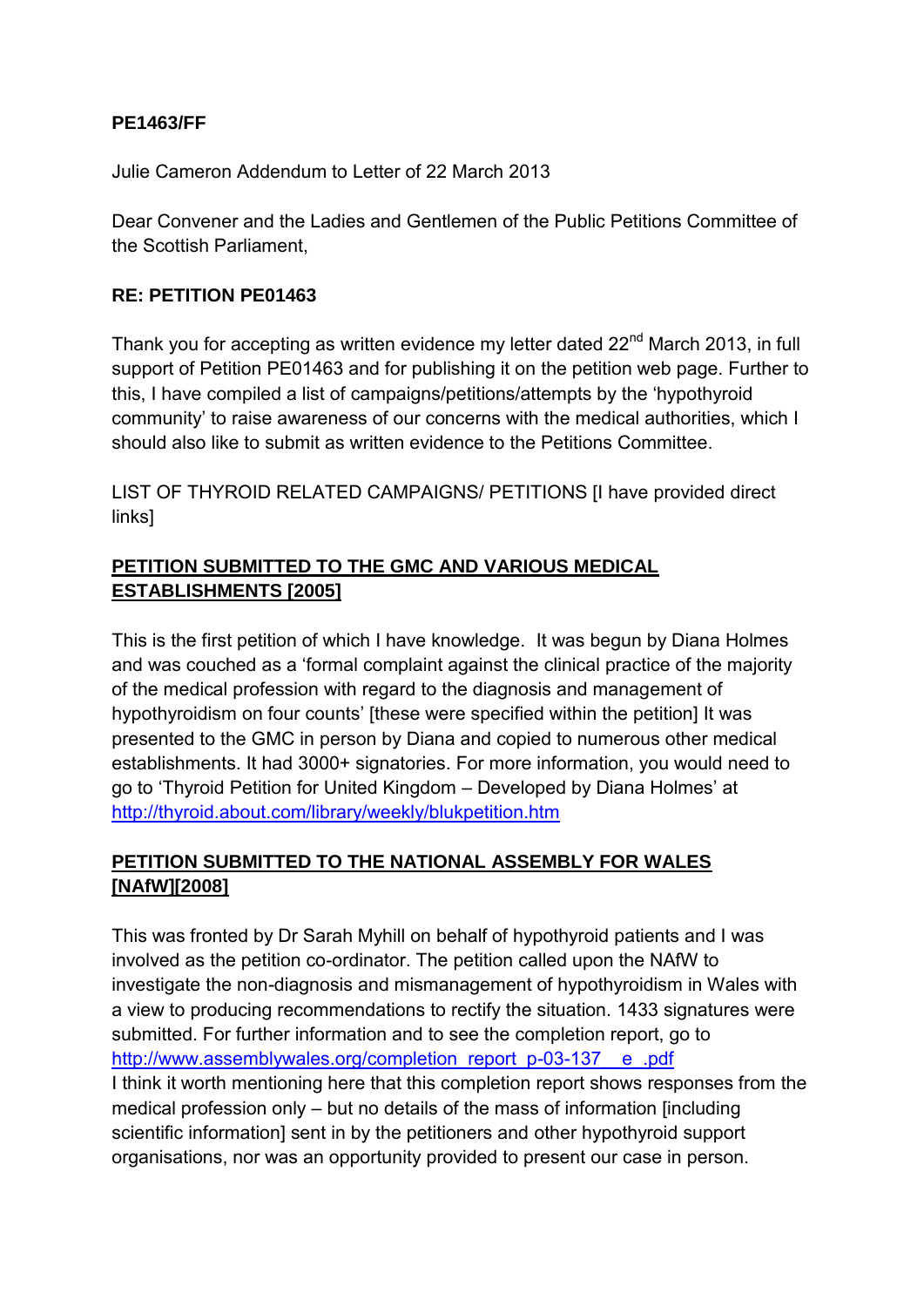# **WORLD THYROID REGISTER [AROUND 2009-2010]**

Begun in the UK by Dr Gordon Skinner, the register seeks better care for thyroid patients, to date it has 5346 signatories plus approximately 40,000 affiliates. Go to [www.worldthyroidregister.com](http://www.worldthyroidregister.com/) and click 'UPDATES' to see details of signatories, then click 'AFFILIATES' which shows the affiliated memberships, including those in the UK, USA, Europe and the Peoples' Republic of China. Sadly Dr. Skinner passed away on the 26<sup>th</sup> of November 2013.

## **INTERNATIONAL HORMONE SOCIETY THYROID PETITION [PRE 2011]**

This petition was compiled on behalf of hypothyroid patients worldwide by Sheila Turner of TPA-UK, Susanne Kӧnig [France], Sabine Seichter [Germany], Lyn Mynott of ThyroidUK and Janie Bowthorpe of stopthethyroidmadness [USA] . It was entitled, 'Patients Petition for the Better Diagnosis and Treatment Choice for Hypothyroid Patients'. By 2011 it had around 2000 signatures. For more information go to Patients Petitions, Consensus 1 at [www.intlhormonesociety.org](http://www.intlhormonesociety.org/)

### **THYROID CHANGE [2012]**

Begun in the USA by Michelle Theresa and entitled, 'Endocrinologists: Patients with Thyroid Dysfunction Demand Better Care,' it has 15,803 signatories to date. To see the website and for access to the petition please visit [www.thyroidchange.org.](http://www.thyroidchange.org/)

### **BEST PETITION [2013]**

Set up via the 38 degrees group by Diane Bamford, this petition is entitled:- Better Endocrinological Services and Treatment for Thyroid Patients [BEST]. To date this petition has 3,375 signatures. Go to [www.thyroiduk.org.uk](http://www.thyroiduk.org.uk/) click 'CAMPAIGNS' on the left of the screen and then click onto the UK petition shown above (B.E.S.T) for access to further information and the petition.

### **WHO PETITION**

Set up by a hypothyroid patient and entitled Better Treatment for Hypothyroidism, it was intended that this petition be delivered to the World Health Organization. To date it has 420 signatures. For more information go to [www.avaaz.org/en/petition/Better\\_treatment\\_for\\_hypothyroidism/](http://www.avaaz.org/en/petition/Better_treatment_for_hypothyroidism/)

### **E-PETITION**

Started by Lyn Mynott of ThyroidUK, this petition requests that the UK government fund research into T3 and/or Natural Desiccated Thyroid. This petition which recently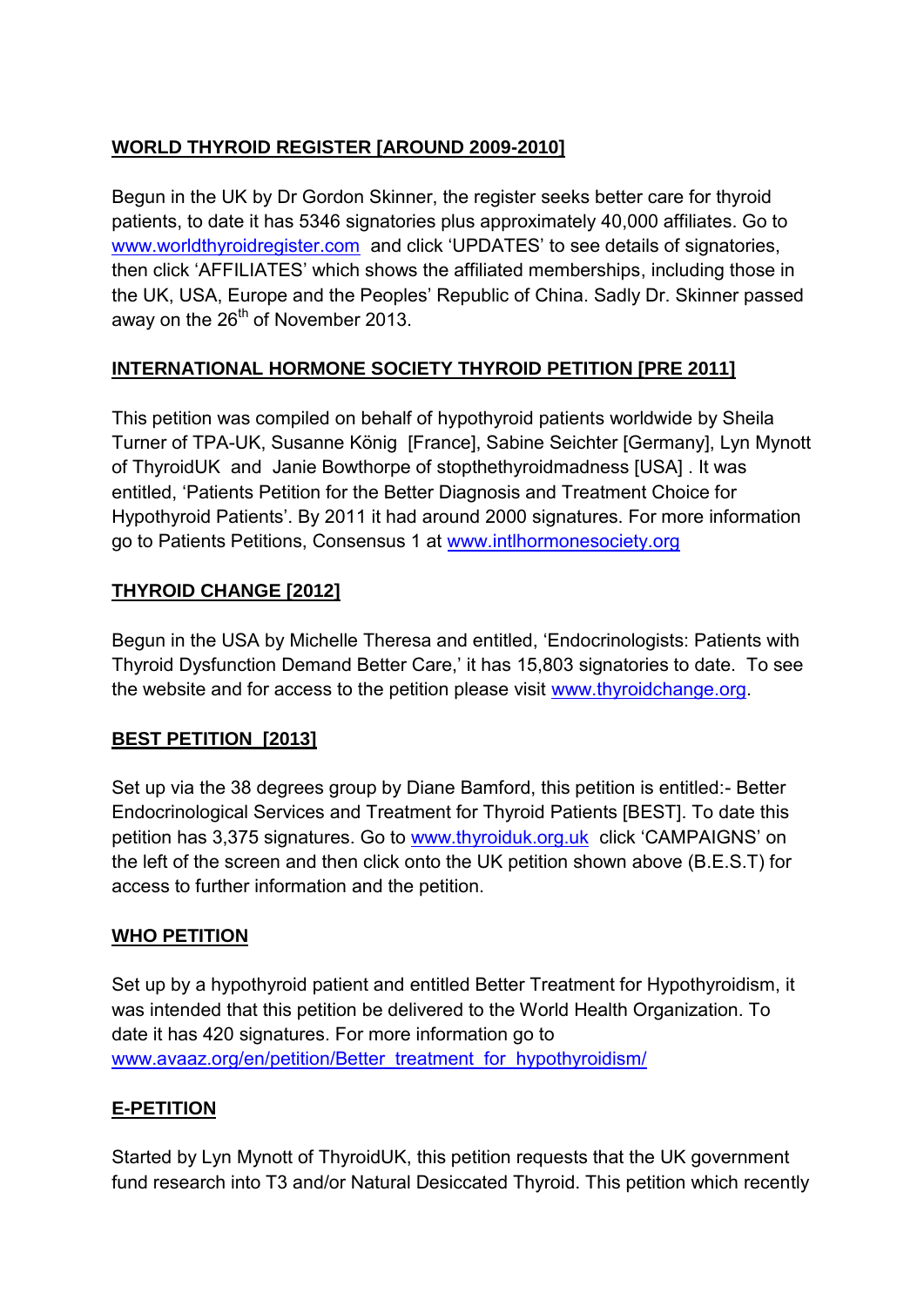closed had 5215 signatures. Go to [www.thyroiduk.org.](http://www.thyroiduk.org/)uk and again click 'CAMPAIGNS' and scroll to bottom entry to see more detail on this e-petition.

### **REGISTER OF COUNTER EXAMPLES**

Set up by Sheila Turner of Thyroid Patient Advocacy [TPA-UK]. The purpose of the list is to register counter examples to T4 only therapy by means of a questionnaire which hypothyroid patients can complete. The register provides numerous examples of hypothyroid patients who do not do well on T4 only. This has 2469 signatures at the time of writing see [www.tpauk.com](http://www.tpauk.com/) and click on 'articles' then scroll down to TPA WORLD THYROID REGISTERS for further information.

#### **SCOTTISH PARLIAMENT PETITION**

Lodged in December 2012 by Lorraine Cleaver, Sandra Whyte and Marian Dyer. Judging from the written evidence already submitted, there is much support for this petition and the world hypothyroid community is watching, waiting and fervently hoping for a positive outcome to this petition for hypothyroid sufferers everywhere.

The above list is by no means comprehensive [there are many other related petitions/campaigns out there] but regarding the above, the number of signatories/affiliates add up to almost 80,000. So if according to the medical profession and endocrinologists all is well with the treatment of hypothyroid patients then why this continuous outpouring of dissatisfaction? The unnecessary suffering of hypothyroid patients [be it via non-diagnosis, misdiagnosis, under treatment or incorrect treatment and limited choice of treatment to name but a few of the things that are currently happening] needs to be urgently investigated. I firmly believe that the Scottish Parliament will not let us down and will support this petition and take appropriate action to address the issues raised by the petitioners [Not just for Scotland but the World]. I hope the above information is useful.

Yours sincerely

Mrs Julie Cameron MBA 30<sup>th</sup> December 2013

PS: I have already made the above information known to Elaine Smith MSP and the 3 petitioners: Lorraine Cleaver, Sandra Whyte and Marian Dyer, albeit in a slightly different format. The petitioners with my permission placed it on their 'Facebook' page. As a result of this, links to a further 3 current petitions of which I had no previous knowledge had been added there as follows:

NORWAY, 1426 signatures to date SWEDEN, 1267 signatures to date